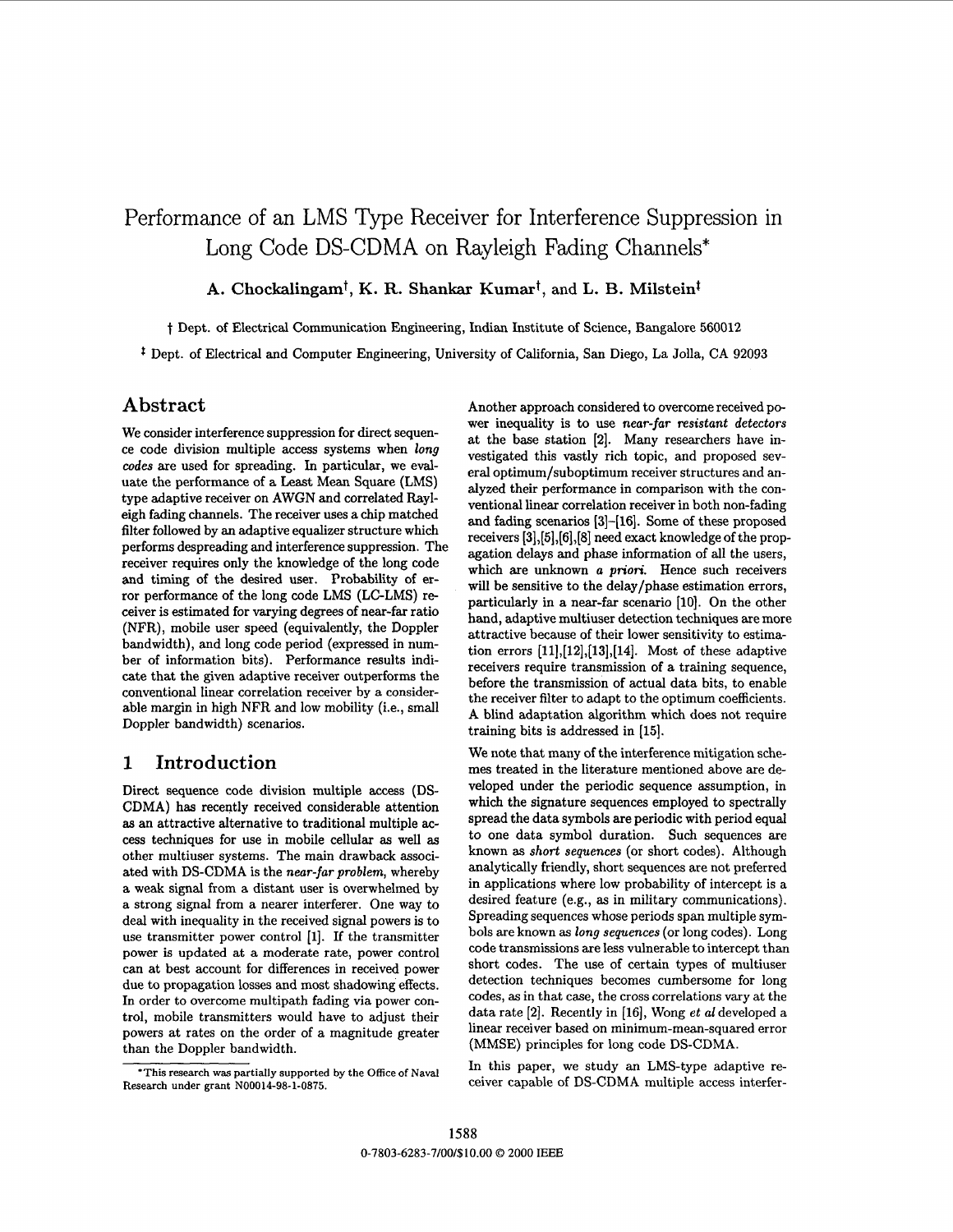ence (MAI) suppression when *long codes* are used. The considered long code LMS (LC-LMS) receiver uses a chip matched filter followed by an adaptive equalizer structure which performs despreading and interference suppression. The receiver can be conceptually viewed **as** a bank of *Lo* adaptive chip-interval spaced equalizers, each adapting its coefficients to a different *code segment* of the long code, where *La* is the period of the long code expressed in number of bits. Consequently, the number of bits required for training will be *La* times that of the short code. However, the receiver can be realized using a single adaptive equalizer structure using additional memory to store the coefficients of the code segments which are not operated on during a given bit interval. We evaluate the performance of the above LC-LMS receiver in AWGN and correlated Rayleigh fading channels at varying near-far ratios using detailed simulations. We also evaluate the performance dependence of the LC-LMS algorithm on user mobility speeds and the periodicity of the long code. We show that the considered LC-LMS adaptive receiver outperforms the conventional linear correlation receiver by a considerable margin in high NFR and low mobility (i.e., small Doppler bandwidth) scenarios.

The rest of the paper is organized **as** follows. Section **2**  provides a description of the system model, including the correlated Rayleigh fading channel and the LC-LMS receiver. In Section **3,** the performance results are discussed. Section *4* provides the conclusions.

## **2 System Description**

A standard model for an asynchronous binary phase shift keyed DS-CDMA system is considered in this work. Assume there are  $K+1$  users in the system. The  $k^{th}$  user,  $0 \leq k \leq K$ , generates a stream of equiprobable data bits  $b_j^{(k)}$ ,  $b_j \in \{+1, -1\}$ . Each user is assigned a randomly generated *long code sequence* for spreading the data bits. The *kth* user is provided a long sequence  $c^{(k)}$ , given by

$$
c^{(k)} = \left( ..., c_0^{(k)}, c_1^{(k)}, ..., c_{N-1}^{(k)}, ... \right). \tag{1}
$$

where  $c_i^{(k)} \in \{+1, -1\}$ , and *N* is the number of chips per bit interval (also known **as** the processing gain). The period of the code sequence,  $c^{(k)}$ , is assumed to span  $L<sub>o</sub>$  bits, where  $L<sub>o</sub>$  is an integer. It is noted that

$$
L_o > 1 \quad \text{for long codes} \\ = 1 \quad \text{for short codes.} \tag{2}
$$

Because the period of the long code is  $NL<sub>o</sub>$  chips, a given chip within a code period will repeat every  $L_oN$ chips (see Fig. 1). In other words,

$$
c_i = c_{jNL_o+i}, \text{ where } j \text{ is an integer.} \qquad (3)
$$



Figure 1: Long Code Spreading for  $L_0 = 2$ .

The sequence  $c^{(k)}$  is used to generate the spectrally spread signal given by

$$
a_k(t) = \sum_{i=-\infty}^{\infty} b_{\lfloor i/N \rfloor}^{(k)} c_i^k g(t - iT_c)
$$
 (4)

where  $T_c$  is the chip interval and  $q(t)$  is the chip waveform. We assume  $g(t)$  to be a rectangular pulse. The bit duration is given by  $T_b = NT_c$ .

The transmitted signal for the  $k^{th}$  user,  $0 \leq k \leq K$ , can be expressed **as** 

$$
s_k(t) = \text{Re}\left[\sqrt{(2P_k)}a_k(t)e^{j(\omega_c t + \theta_k)}\right]
$$
(5)

where  $P_k$  is the  $k^{th}$  user's transmit signal power, and  $\omega_c = 2\pi f_c$  is the carrier frequency. We consider the zeroth user **as** the desired user and the rest **as** interferers.

#### **2.1 Channel Model**

The channel is assumed to experience multiplicative (i.e., frequency non-selective) multipath fading and AWGN. The received signal,  $r(t)$ , at the base station is given by

$$
r(t) = \sum_{i=0}^{K} \sqrt{2P_k} \alpha_k(t) a_k(t - \tau_k) \cos(\omega_c t + \phi_k) + n(t),
$$

where  $\alpha_k(t)$  represents the multiplicative fading term for the  $k^{th}$  user,  $\tau_k \in [0, T_c)$ ,  $0 \leq k \leq K$  is the  $k^{th}$ user's delay,  $\phi_k$  models the phase angle of the  $k^{th}$  user, and  $n(t)$  is AWGN with power spectral density  $\eta_0/2$ .

The fading term  $\alpha(t)$  is considered to follow a Rayleigh distribution with a Doppler spectrum of the form **[17]** 

$$
\alpha(f) = \begin{cases} \frac{1}{2\pi f_d \sqrt{1 - (\frac{f}{f_d})^2}} & \quad |f| < f_d \\ 0 & \quad \text{elsewhere,} \end{cases} \tag{7}
$$

so that the underlying Gaussian processes have normalized correlation functions given by  $J_0(2\pi f_d\tau)$ , where  $J_0(.)$  is the Bessel function of the first kind of order zero,  $f_d = v/\lambda$  is the Doppler bandwidth, v is the mobile user speed,  $\lambda$  is the wavelength, and  $\tau$  is the time delay between the specified correlated samples.

**1589**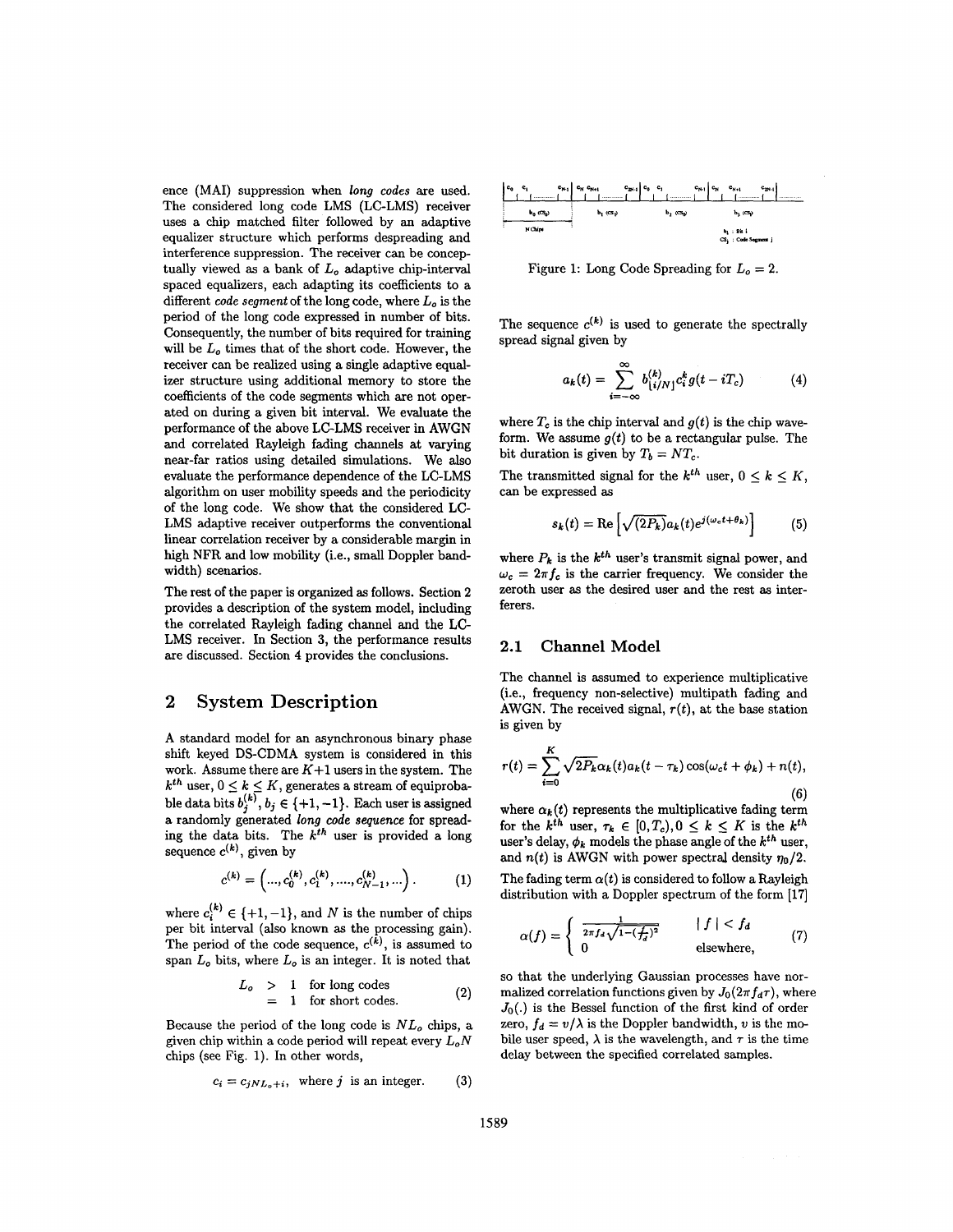

Figure **2:** Long Code LMS Receiver

#### **2.2 Long Code LMS Receiver**

Since the chip sequence (or code segment) in a bit interval repeats every *Lo* bits, the LMS algorithm must adapt by considering those code segments which axe the same. Conceptually then, the LMS algorithm for long codes *can* be viewed **as** a parallel bank of equalizers, each adapting to a different code segment comprising the long code. Thus, for the long code, *Lo* such equalizer blocks are needed. For example, if  $L_0 = 2$ , the first equalizer will adapt to code segment  $CS_0$ , and the second equalizer will adapt to code segment **CS1.** The practical realization of the LC-LMS receiver, however, need not have *Lo* separate equalizers. Since the input samples arrive serially, a single adaptive equalizer block with additional memory to store the filter coefficients corresponding to those code segments which are not operated on during a given a bit interval is adequate. Figure **2** illustrates such a LC-LMS receiver which uses a chip matched filter followed by an adaptive chip interval spaced equalizer structure.

An implication of the above LC-LMS receiver structure is that the number of training bits must be increased in order to ensure convergence on all *Lo* code segments. Here, we assume that the transmitter will initially send  $ML<sub>o</sub>$  training bits before commencing transmission of actual data bits, where *M* is the number of training bits needed for convergence in a short code  $(L<sub>o</sub> = 1)$  system.

The received signal, *r(t),* after conversion to baseband, is passed through a chip matched filter and sampled at the end of every chip interval, i.e.,

$$
r(jT_c) = \int_{(j-1)T_c}^{jT_c} r(t)dt.
$$
 (8)

The received chip sequence  $r(jT_c)$  is shifted through the N-length adaptive filter taps at the chip rate. Let  $R^{(l)} = (r_0^{(l)}, r_1^{(l)}, \dots, r_{N-1}^{(l)})$  represent the tap vector and  $\mathbf{W}^{(l)} = (w_0^{(l)}, w_1^{(l)}, ..., w_{N-1}^{(l)})$  represent the tap



Figure **3:** BER performance of Long Code LMS *vs*  Conventional receiver on AWGN channel.  $N = 31$ .  $L_o = 7.$  # training bits =  $L_o$ \*100.

weight vector (i.e., filter coefficients), corresponding to the *l<sup>th</sup>* code segment,  $0 \le l \le L_o - 1$ . The filter coefficients can be iteratively obtained using the LMS algorithm given by

$$
\mathbf{W}_{m+1}^{(l)} = \mathbf{W}_m^{(l)} + \frac{\mu e_m^{(l)} \mathbf{R}_m^{(l)}}{\mathbf{T}(\mathbf{R}_m^{(l)}) \mathbf{R}_m^{(l)}} \tag{9}
$$

where  $\mathbf{R}_m^{(l)}$  and  $\mathbf{W}_m^{(l)}$  are the tap vector and tap weight vector, respectively, of the  $m^{th}$  iteration of  $l^{th}$  code segment. **T**(.) is the transpose operation and  $\mu$  is the adaptation step size. The error signal,  $e_m^{(l)}$ , is computed **as** the difference between the training sequence bit value for the  $m^{th}$  iteration and  $\mathbf{T}(\mathbf{W}_{m}^{(l)})\mathbf{R}_{m}$ , i.e.,

$$
e_m^{(l)} = D_m^{(l)} - \mathbf{T}(\mathbf{W}_m^{(l)}) \mathbf{R}_m^{(l)}.
$$
 (10)

Once the training ends, the data bit estimates  $\hat{b}_i$  are obtained by sampling and hard quantizing the filter output, once every bit interval. If the elements of the vector  $W^{(l)}$  are taken to be the elements of the spreading sequence without adaptation, the receiver becomes a conventional correlation receiver.

## **3 Performance Results**

In order to show the improved performance offered by the adaptive LC-LMS receiver relative to conventional techniques, several numerical examples are generated through simulations for a two-user DS-CDMA system. The two-user example is simple and yet illustrative of the salient features of the receiver performance, particularly in a near-far scenario. The near-far scenario is characterized by the near-far-ratio (NFR) parameter, which is defined **as** the ratio (or dB difference) of the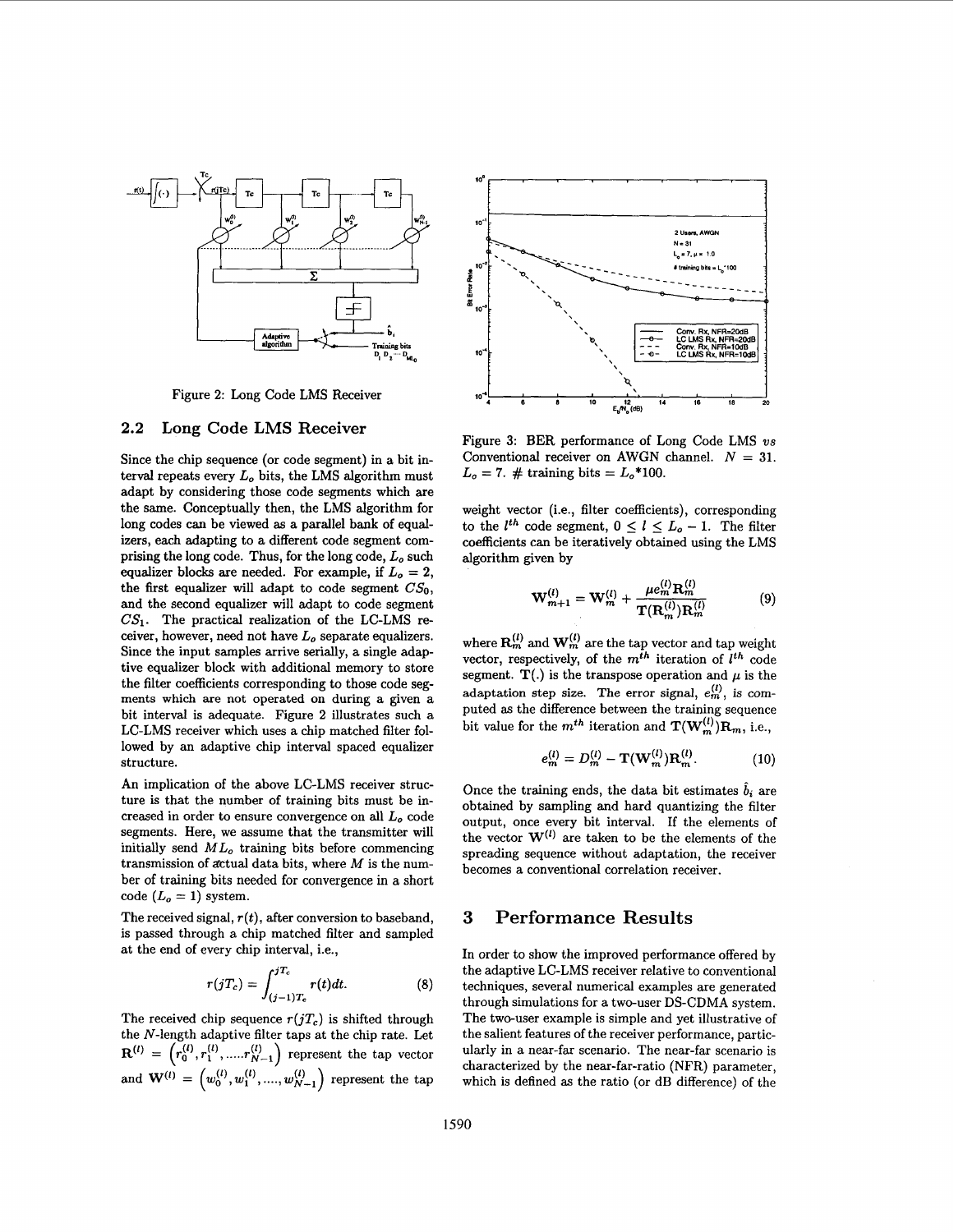

Figure **4:** Performance of LC-LMS *vs* Conventional Rx on Rayleigh fading at different user speeds.  $N =$ 31. NFR = 20 dB.  $L_0 = 7$ . # training bits =  $L_0$ \*100.

interfering users' transmit powers to the desired user's transmit power. If  $P_0 = P_1 = P_2 = P_3 = ... = P_K$ , then  $P_1/P_0 = P_2/P_0 = ... = P_K/P_0 = 1$ , meaning 0 dB near-far-ratio.

Figure 3 shows a comparison of the bit error performance of the adaptive LC-LMS receiver and the conventional receiver for different values of  $E_b/N_o$  on an AWGN channel. A processing gain of  $N = 31$  and a long code period of  $L<sub>o</sub> = 7$  are used. The data rate is taken to be 10 kbps (i.e.,  $T_b = 0.1$  msec)<sup>1</sup>. The NFR values considered are 10 dB and **20** dB. As the near-far-ratio increases, both conventional **as** well **as**  LC-LMS receivers degrade in bit error performance, **as**  expected. However, for a given NFR, the LC-LMS receiver shows significant improvement in bit error rate (BER) compared to conventional receiver, illustrating the LC-LMS receiver's interference suppression capability. For example, at  $E_b/N_o = 20$  dB, the LC-LMS receiver shows two orders of magnitude improvement in BER when  $NFR = 20$  dB, and much more improvement in BER when  $NFR = 10$  dB, clearly demonstrating the LC-LMS receiver's near-far resistance.

Figures **4** shows the performance of both LC-LMS and conventional receivers on a flat Rayleigh fading channel when the period of the long code  $L_o = 7$  and the near-far ratio is 20 dB. The curves are parameterized by the mobile user speeds. The various speeds considered are 1 km/h, 10 km/h, and 100 km/h. At 900 MHz carrier frequency, these speeds correspond to 0.83 Hz, 8.3 Hz, and 83 Hz of Doppler frequency, respectively. The channel changes rather slowly at low Doppler frequencies, but quite rapidly at high Doppler values.



Figure 5: Performance of LC-LMS Rx as a function of NFR. Rayleigh fading.  $N = 31$ .  $E_b/N_o = 20$  dB.  $L_0 = 7.$  # training bits =  $L_0$ \*100.

From Figure **4,** it can be seen that LC-LMS performs best when the user speed is 1 km/h compared to 10 km/h and 100 km/h user speeds. This is because, when the channel fades are very slow, the cyclostationary property of the CDMA channel is not altered significantly over a long code period (for  $L<sub>o</sub> = 7$ , in this case), and this enables the LC-LMS receiver to suppress the interference effectively. It is noted that the LC-LMS performance for 10 and 10 km/f are almost same, while still retaining the near-far resistance advantage compared to the conventional receiver, even at high speeds.

In Figure **5,** the effect of increasing the near-far-ratio on the bit error performance is illustrated at an *Eb/No*  value of 20 dB and  $L_0 = 7$ . The conventional receiver performance degrades from  $0.005$  BER for NFR = 0 dB (equal power users) to 0.1 BER for NFR = **20**  dB. However, the LC-LMS receiver provides increasing near-far-resistance compared to the conventional receiver for increasing NFR values. For example, the BER improves from 0.005 for the conventional receiver to **0.0045** for the LC-LMS receiver (a small improvement) when  $NFR = 0$  dB at 10 and 100 km/hr speeds, whereas when NFR = **20** dB, the BER improves from 0.1 to **0.03** (a larger improvement). For a 1 km/h speed, however, the performance improvement is more uniform at different NFR values (i.e., about half an order improvement at both  $NFR = 0$  and 20 dB).

Finally, the effect of increasing the long code period *(Lo)* at different user speeds is shown in Figure 6 for  $E_b/N_o = 20$  dB and NFR = 10 dB. As observed earlier, the LC-LMS receiver performs better at a l km/h speed than at 10 and 100 km/h. We note that by increasing the value of *Lo* we are increasing the number of training bits, which may not be desired in certain

**<sup>&#</sup>x27;Note that for a given channel coherence time, the number**  of bits in a long code period (i.e.,  $L_o$ ) can be proportionately **larger** if **a higher data rate** *is* **considered in place of 10 kbps.**